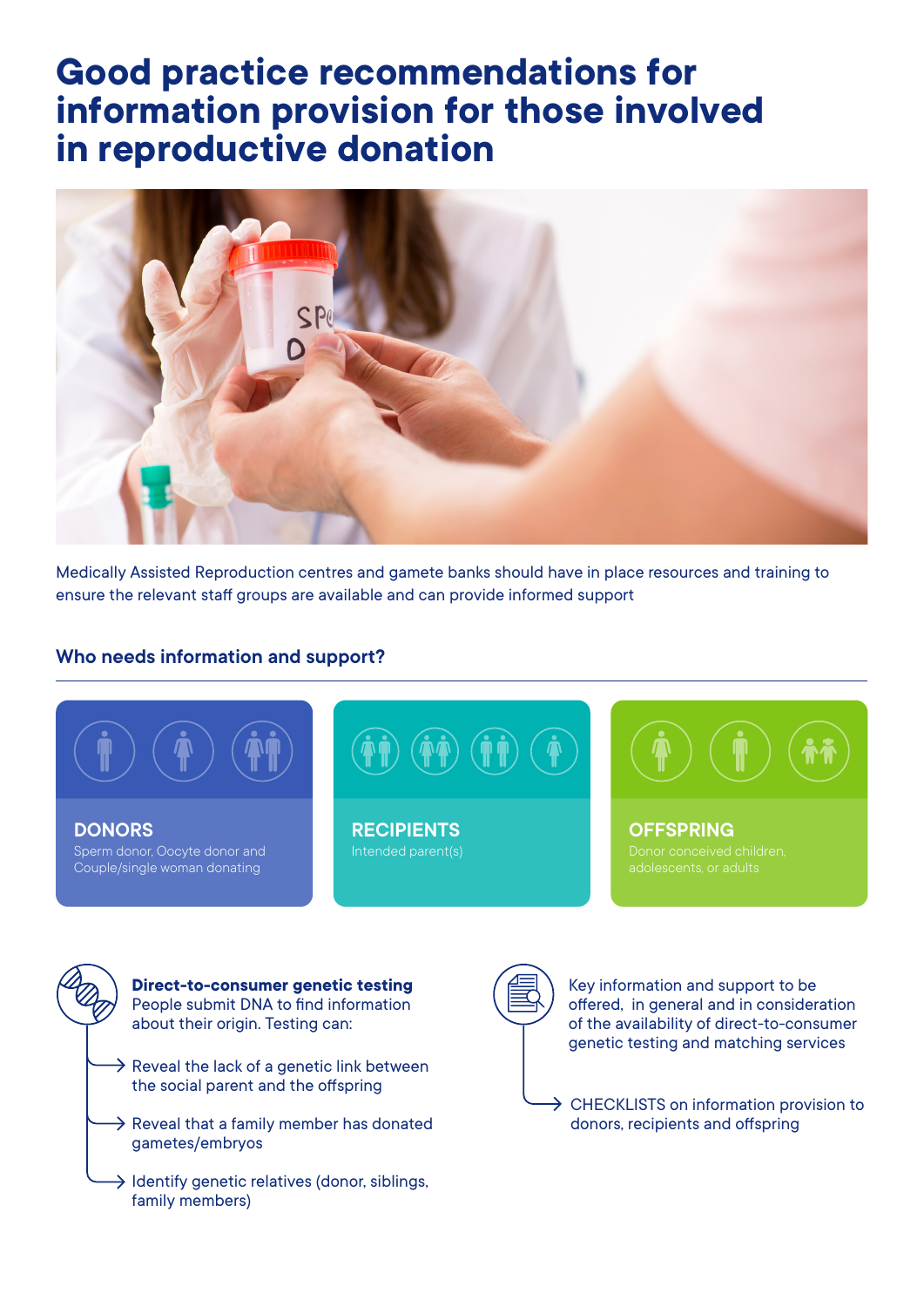## Checklist on information and support to be offered to donors



| BEFORE DONATION OF GAMETES OR EMBRYOS                                           |                                                                                                                                                                                       |  |  |  |
|---------------------------------------------------------------------------------|---------------------------------------------------------------------------------------------------------------------------------------------------------------------------------------|--|--|--|
| <b>INFORMATION PROVISION</b>                                                    |                                                                                                                                                                                       |  |  |  |
| LEGISLATION                                                                     | Relevant national legislation governing the donation; explain that:<br>- Legislation may change prospectively and retrospectively<br>- Legislation may vary between countries         |  |  |  |
|                                                                                 | Donation is voluntary, but a reimbursement/compensation may be allowed                                                                                                                |  |  |  |
|                                                                                 | Information on recorded personal/medical data; explain:<br>- Who can access the data and when (GDPR)<br>- How medical information can be updated/clarified                            |  |  |  |
|                                                                                 | Different options for donation (anonymous, Identity release, known) and what is allowed                                                                                               |  |  |  |
|                                                                                 | Donor quota (or the lack thereof); explain possible consequences                                                                                                                      |  |  |  |
|                                                                                 | Duration of storage; explain possible consequences (with regards to age differences)                                                                                                  |  |  |  |
|                                                                                 | The option for the donor to include his/her own restrictions with regards to<br>the donation (number of families, type of recipients, post-mortem use) or withdraw<br>his/her consent |  |  |  |
|                                                                                 | Voluntary/mandatory donor registries and direct-to-consumer genetic testing; explain<br>the implications                                                                              |  |  |  |
| <b>RISKS</b><br>HEALTH AND                                                      | Medical (genetic) screening and follow-up                                                                                                                                             |  |  |  |
|                                                                                 | Risks of donating (mainly for oocyte donors)                                                                                                                                          |  |  |  |
|                                                                                 | The possibility of being contacted by the MAR centre/gamete bank<br>for additional medical information, such as unexpected diseases in the<br>offspring                               |  |  |  |
|                                                                                 | <b>COUNSELLING</b>                                                                                                                                                                    |  |  |  |
| Counselling should be available before, during and after donation               |                                                                                                                                                                                       |  |  |  |
| PRIOR TO CONTACT WITH OFFSPRING                                                 |                                                                                                                                                                                       |  |  |  |
| Counselling should be available before, during and after contact with offspring |                                                                                                                                                                                       |  |  |  |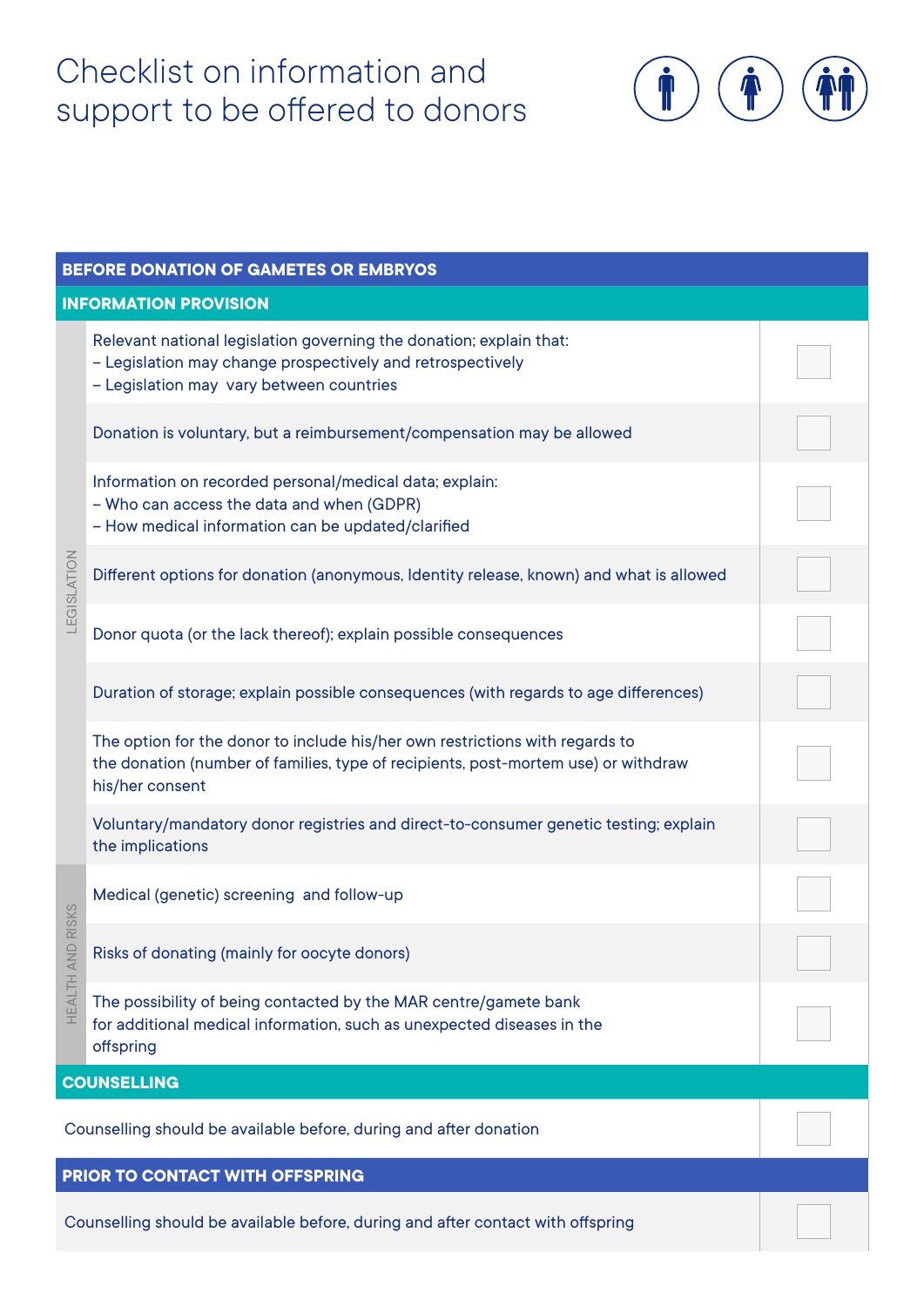## Checklist on information and support to be offered to recipients



| BEFORE USING DONATED GAMETES                                                                                                                                                                                                 |                                                                                                                                                                                                                                                           |  |  |  |  |
|------------------------------------------------------------------------------------------------------------------------------------------------------------------------------------------------------------------------------|-----------------------------------------------------------------------------------------------------------------------------------------------------------------------------------------------------------------------------------------------------------|--|--|--|--|
|                                                                                                                                                                                                                              | <b>INFORMATION PROVISION</b>                                                                                                                                                                                                                              |  |  |  |  |
| LEGISLATION                                                                                                                                                                                                                  | Relevant national legislation governing the donation; explain that:<br>- Legislation may change prospectively and retrospectively<br>- Legislation may vary between countries                                                                             |  |  |  |  |
|                                                                                                                                                                                                                              | Information on recorded personal/medical data; explain:<br>- Who can access the data and when (GDPR)<br>- How medical information can be updated/clarified                                                                                                |  |  |  |  |
|                                                                                                                                                                                                                              | Different options for donation (anonymous, Identity release, known) and what is allowed                                                                                                                                                                   |  |  |  |  |
|                                                                                                                                                                                                                              | Donor quota (or the lack thereof); explain possible consequences                                                                                                                                                                                          |  |  |  |  |
|                                                                                                                                                                                                                              | Duration of storage; explain possible consequences (with regards to age differences)                                                                                                                                                                      |  |  |  |  |
|                                                                                                                                                                                                                              | The option for the donor to include his/her own restrictions with regards to the<br>donation (number of families, type of recipients, post-mortem use) or withdraw his/her<br>consent. Also include the impact on possibility of genetic (half-) siblings |  |  |  |  |
|                                                                                                                                                                                                                              | Voluntary/mandatory donor registries and direct-to-consumer genetic testing; explain<br>the implications                                                                                                                                                  |  |  |  |  |
| HEALTH<br>& RISKS                                                                                                                                                                                                            | Benefits and (medical/obstetric) risks                                                                                                                                                                                                                    |  |  |  |  |
| SIGNPOSTING to resources, including literature (books), websites, peer support groups,<br>dedicated counsellors and/or organisations                                                                                         |                                                                                                                                                                                                                                                           |  |  |  |  |
|                                                                                                                                                                                                                              | <b>COUNSELLING</b>                                                                                                                                                                                                                                        |  |  |  |  |
| Counselling should be available before, during and after using donated gametes.<br>It should include:<br>- Implications of using donor gametes<br>- How to handle questions from family/friends<br>- Disclosure, why and how |                                                                                                                                                                                                                                                           |  |  |  |  |